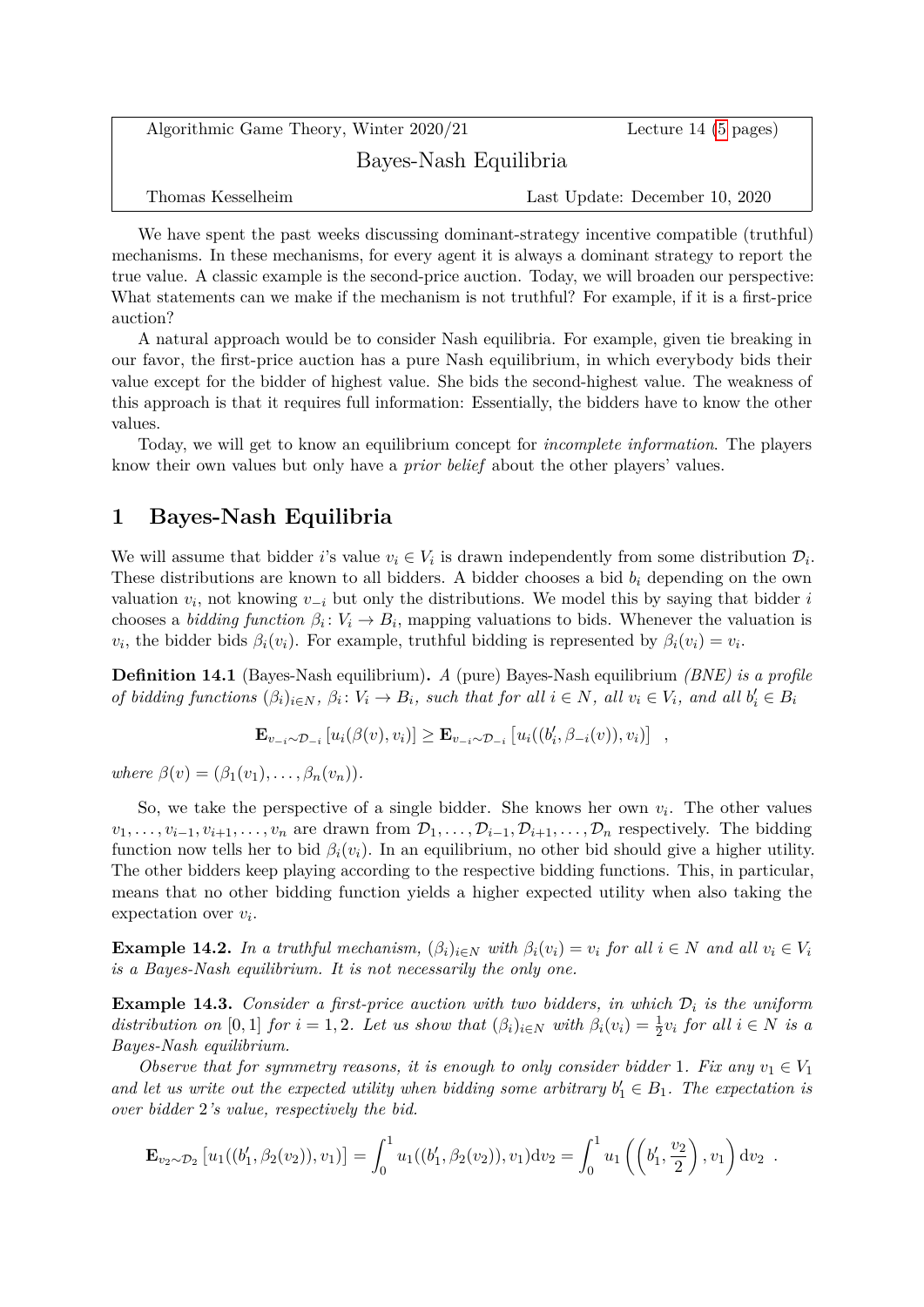*Here, we used that*  $\beta_2(v_2) = \frac{v_2}{2}$ . *Now, what is the value of*  $u_1((b'_1, \frac{v_2}{2}), v_1)$ ? If  $b'_1 < \frac{v_2}{2}$ , then it *is* 0, *if*  $b'_1 > \frac{v_2}{2}$ , *then it is*  $v_1 - b'_1$ *. Therefore if*  $b'_1 \le \frac{1}{2}$  $rac{1}{2}$  then

$$
\mathbf{E}_{v_2 \sim \mathcal{D}_2} \left[ u_1((b'_1, \beta_2(v_2)), v_1) \right] = \int_0^{2b'_1} (v_1 - b'_1) \mathrm{d}v_2 + \int_{2b'_1}^1 0 \mathrm{d}v_2 = 2b'_1(v_1 - b'_1) = \frac{v_1^2}{2} - 2\left(b'_1 - \frac{v_1}{2}\right)^2.
$$

We see that that the last term is maximized exactly for  $b'_1 = \frac{v_1}{2}$ , so for all  $v_1$  and  $b'_1$ 

$$
\mathbf{E}_{v_2 \sim \mathcal{D}_2} \left[ u_1\left( \left( \frac{v_1}{2}, \beta_2(v_2) \right), v_1 \right) \right] \geq \mathbf{E}_{v_2 \sim \mathcal{D}_2} \left[ u_1((b'_1, \beta_2(v_2)), v_1) \right],
$$

*which is exactly the equilibrium condition.*

### **2 Symmetric Bayes-Nash Equilibria of First-Price Auctions**

We will derive a generalization of this equilibrium for arbitrary numbers of players *n* and arbitrary continuous, identical distributions  $\mathcal{D}_1, \ldots, \mathcal{D}_n$ .

We will assume that for all  $i \in N$  and all  $x \in \mathbb{R}_{\geq 0}$ 

$$
\Pr[v_i \le x] = F(x) = \int_0^x f(t) dt .
$$

We also write  $G(x)$  for  $(F(x))^{n-1}$ .

Let us assume that there is a Bayes-Nash equilibrium  $(\beta_i)_{i \in N}$  in which all functions are identical and differentiable as well as invertible. Then we have for all  $y \in \mathbb{R}_{\geq 0}$ 

$$
\mathbf{E}_{v_{-i}\sim\mathcal{D}_{-i}}\left[u_i((y,\beta_{-i}(v)),v_i)\right]=(v_i-y)\mathbf{Pr}\left[\bigwedge_{j\neq i}\beta_j(v_j)
$$

If we let  $\phi$  denote the inverse of  $\beta_i$ , then,  $\Pr[\beta_j(v_j) < y] = \Pr[v_j < \phi(y)] = F(\phi(y))$  as  $\beta_j = \beta_i$ . So we get

$$
\mathbf{E}_{v_{-i}\sim\mathcal{D}_{-i}}\left[u_i((y,\beta_{-i}(v)),v_i)\right]=(v_i-y)\prod_{j\neq i}F(\phi(y))=(v_i-y)G(\phi(y)) .
$$

If  $\beta_i(v_i) = y$ , then *y* has to be a local maximum of the above function. That is

$$
\frac{\mathrm{d}}{\mathrm{d}y}(v_i - y)G(\phi(y)) = 0.
$$

The derivative can be calculated by standard rules

$$
\frac{d}{dy}(v_i - y)G(\phi(y)) = -G(\phi(y)) + (v_i - y)G'(\phi(y))\phi'(y) .
$$

By the inverse function theorem, we have  $\phi'(y) = \frac{1}{\beta_i'(\phi(y))}$ . That is, if  $\beta_i(v_i) = y$  then

$$
-G(\phi(y)) + (v_i - y)G'(\phi(y))\frac{1}{\beta_i'(\phi(y))} = 0.
$$

Replacing all occurrences of *y* by  $\beta_i(v_i)$  (so  $\phi(y) = v_i$ ), we get

$$
-G(v_i) + (v_i - \beta_i(v_i))G'(v_i)\frac{1}{\beta'_i(v_i)} = 0,
$$

or equivalently

$$
\beta_i'(v_i)G(v_i) + \beta_i(v_i)G'(v_i) = v_iG'(v_i) .
$$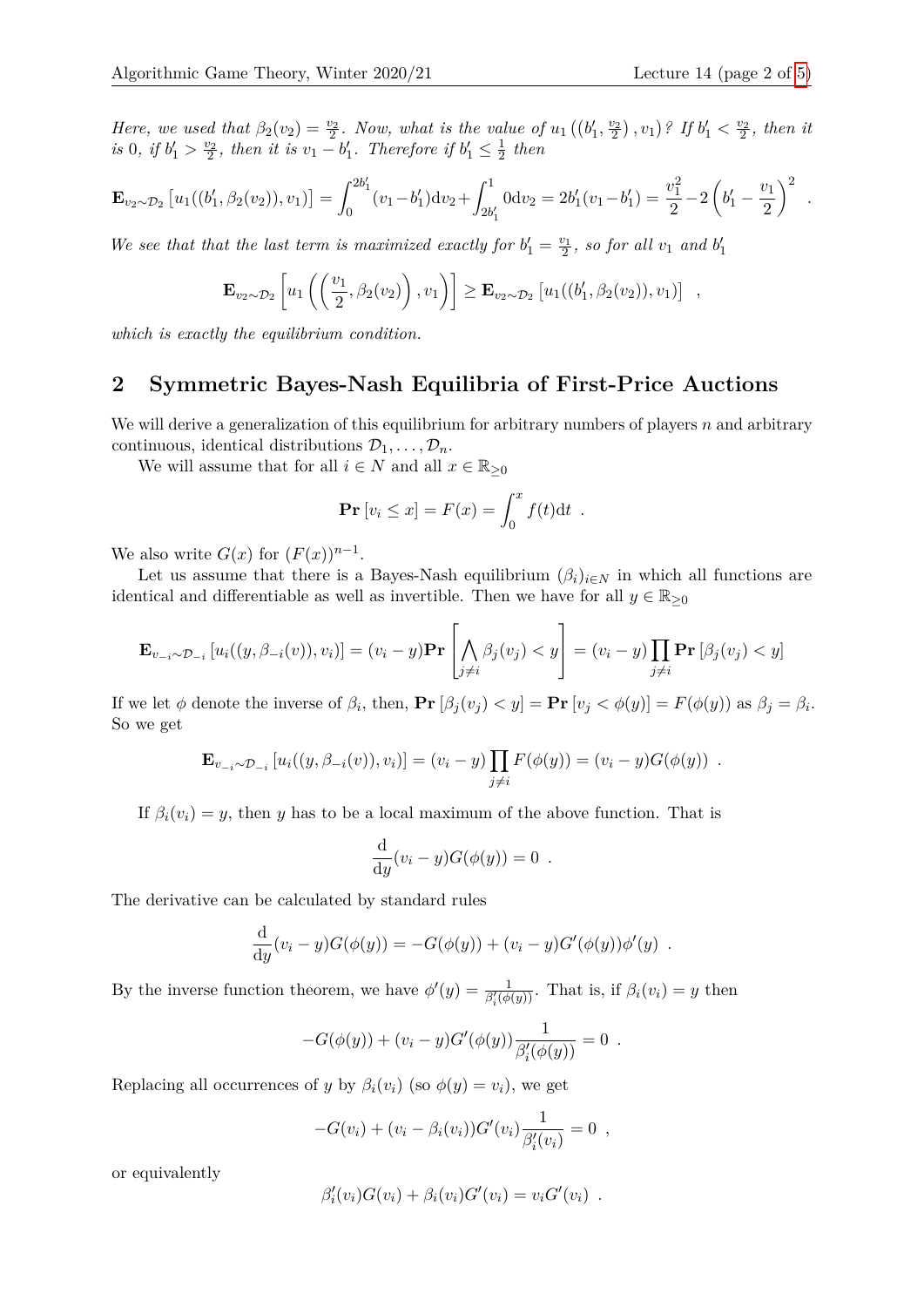This has to hold for all  $v_i \in \mathbb{R}_{>0}$ . Observe that the left-hand side is exactly the derivative of  $\beta_i$ *G*. So, all solutions to this equation have the form

$$
\beta_i(v_i)G(v_i) = \int v_i G'(v_i) \mathrm{d}v_i + \text{constant}.
$$

As  $\beta_i(0) = 0$ , we have

$$
\beta_i(v_i) = \frac{1}{G(v_i)} \int_0^{v_i} tG'(t)dt .
$$

One can verify that this is indeed an equilibrium the same way we did this in Example [14.3.](#page-0-0) And, as we have seen, it is necessarily the only symmetric equilibrium.

#### **3 A Welfare Bound for First-Price Auctions**

Let us have a closer look at the symmetric equilibrium that we have just derived. We observe that for any distribution the functions  $\beta_i$  are always strictly increasing. This means, whenever a bidder has a higher value, the bid will also be higher. Consequently, always the bidder with the highest value wins.

**Observation 14.4.** In the symmetric Bayes-Nash equilibria  $(\beta_i)_{i \in N}$  of a first-price auction with *identical distributions for all*  $v \in V$ 

$$
\sum_{i \in N} v_i(f(\beta(v))) = \max_{i \in N} v_i .
$$

If distributions are different, the equilibrium is usually asymmetric and it is not always true that the bidder with the highest value wins the item. For example, consider the case that  $v_1$  is uniformly distributed on  $[0, \frac{4}{3}]$  $\frac{4}{3}$ ] and  $v_2$  is uniformly distributed on  $[0, \frac{4}{5}]$  $\frac{4}{5}$ . Using similar arguments as before, one can derive that the unique Bayes-Nash equilibrium is

$$
\beta_1(v_1) = -\frac{1 - \sqrt{1 + v_1^2}}{v_1}
$$
 and  $\beta_2(v_2) = \frac{1 - \sqrt{1 - v_2^2}}{v_2}$ .

With constant probability, it happens that  $v_1 \in (\frac{4}{5})$  $\frac{4}{5}$ , 1] but  $v_2 \in ($  $\sqrt{2}$  $\frac{\sqrt{2}}{2}, \frac{4}{5}$  $\frac{4}{5}$ . Whenever this is true, *v*<sub>1</sub> > *v*<sub>2</sub> but  $\beta_1(v_1) \leq \beta_1(1) = \sqrt{2} - 1 = \beta_2($  $\sqrt{2}$  $\frac{\sqrt{2}}{2}$   $\lt$   $\beta_2(v_2)$ . So, bidder 2 wins despite having the smaller value.



<span id="page-2-0"></span>However, we can still derive a guarantee. This is in the spirit of a Price-of-Anarchy bound. **Theorem 14.5.** *In any Bayes-Nash equilibrium*  $(\beta_i)_{i \in N}$  *of a first-price auction* 

$$
\mathbf{E}_{v \sim \mathcal{D}} \left[ \sum_{i \in N} v_i(f(\beta(v))) \right] \geq \frac{1}{2} \mathbf{E}_{v \sim \mathcal{D}} \left[ \max_{i \in N} v_i \right] .
$$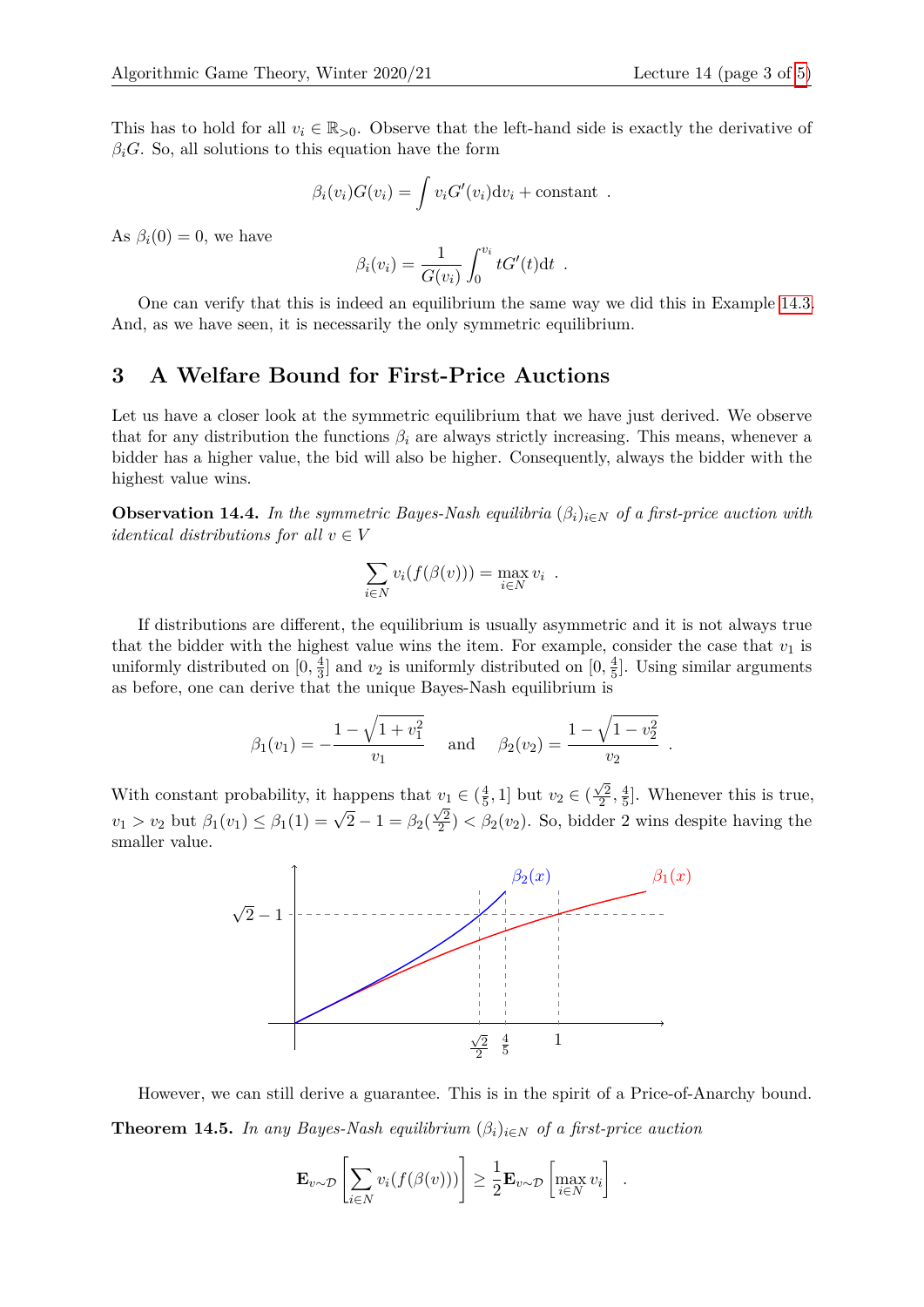Before we come to the proof for Bayes-Nash equilibria, let us first see the argument in the full-information setting for pure Nash equilibria. That is, the valuations *v* and the bids *b* are fixed now.

It is important to observe that we can write the social welfare  $\sum_{i \in N} v_i(f(b))$  also as the sum of utilities and payments:  $\sum_{i \in N} v_i(f(b)) = \sum_{i \in N} u_i(b, v_i) + \sum_{i \in N} p_i(b)$ .

Let *i*<sup>\*</sup> be a player of maximum value. If this bidder now bids  $\frac{1}{2}v_i$ , then her utility is  $\frac{1}{2}v_i$  if she wins the item with this bid, meaning that  $\max_{i \neq i^*} b_i < \frac{1}{2}$  $\frac{1}{2}v_i^*$ . Otherwise it is 0. So, always the utility is at least  $\frac{1}{2}v_{i^*} - \max_{i \neq i^*} b_i$ 

As we are in an equilibrium,  $u_{i^*}(b, v_{i^*}) \geq u_{i^*}((\frac{1}{2}v_{i^*}, b_{-i^*}), v_{i^*}) \geq \frac{1}{2}$  $\frac{1}{2}v_{i^*} - \max_i b_i$ . Also,  $u_i(b, v_i) \geq 0$  for all  $i \in N$  because one option would be  $b_i = 0$ . Therefore

$$
\sum_{i \in N} u_i(b, v_i) + \sum_{i \in N} p_i(b) \ge \frac{1}{2} v_{i^*} - \max_i b_i + \sum_{i \in N} p_i(b) = \frac{1}{2} v_{i^*}.
$$

*Proof of Theorem [14.5.](#page-2-0)* We bound  $\mathbf{E}_{v \sim \mathcal{D}}[\sum_{i \in N} u_i(\beta(v), v_i)]$ . To this end, we use that for each bidder for each *v<sup>i</sup>*

$$
\mathbf{E}_{v_{-i}\sim\mathcal{D}_{-i}}\left[u_i(\beta(v),v_i)\right] \geq \mathbf{E}_{v_{-i}\sim\mathcal{D}_{-i}}\left[u_i\left(\left(\frac{v_i}{2},\beta_{-i}(v)\right),v_i\right)\right].
$$

This holds for every  $v_i$ , so it also holds if we draw  $v_i$  from  $\mathcal{D}_i$  and take this expectation:

$$
\mathbf{E}_{v \sim \mathcal{D}} \left[ u_i(\beta(v), v_i) \right] \geq \mathbf{E}_{v \sim \mathcal{D}} \left[ u_i\left( \left( \frac{v_i}{2}, \beta_{-i}(v) \right), v_i \right) \right] .
$$

And by linearity of expectation, we also get

$$
\mathbf{E}_{v \sim \mathcal{D}} \left[ \sum_{i \in N} u_i(\beta(v), v_i) \right] = \sum_{i \in N} \mathbf{E}_{v \sim \mathcal{D}} \left[ u_i(\beta(v), v_i) \right]
$$
  
\n
$$
\geq \sum_{i \in N} \mathbf{E}_{v \sim \mathcal{D}} \left[ u_i \left( \left( \frac{v_i}{2}, \beta_{-i}(v) \right), v_i \right) \right]
$$
  
\n
$$
= \mathbf{E}_{v \sim \mathcal{D}} \left[ \sum_{i \in N} u_i \left( \left( \frac{v_i}{2}, \beta_{-i}(v) \right), v_i \right) \right] .
$$

For every fixed *v*, we also have

$$
u_i\left(\left(\frac{v_i}{2},\beta_{-i}(v)\right),v_i\right) \ge \frac{v_i}{2} - \max_{i'}\beta_{i'}(v_{i'}) \quad \text{and} \quad u_i\left(\left(\frac{v_i}{2},\beta_{-i}(v)\right),v_i\right) \ge 0.
$$

This gives us

$$
\sum_{i\in N} u_i\left(\left(\frac{v_i}{2}, \beta_{-i}(v)\right), v_i\right) \ge \max_{i\in N} u_i\left(\left(\frac{v_i}{2}, \beta_{-i}(v)\right), v_i\right) \ge \max_{i\in N} \frac{v_i}{2} - \max_{i\in N} \beta_i(v_i) .
$$

As we are in a first-price auction,  $\max_{i \in N} \beta_i(v_i) = \sum_{i \in N} p_i(\beta(v))$ , so

$$
\sum_{i \in N} u_i \left( \left( \frac{v_i}{2}, \beta_{-i}(v) \right), v_i \right) + \sum_{i \in N} p_i(\beta(v)) \ge \max_{i \in N} \frac{v_i}{2} .
$$

The rest follows directly by linearity of expectation.

 $\Box$